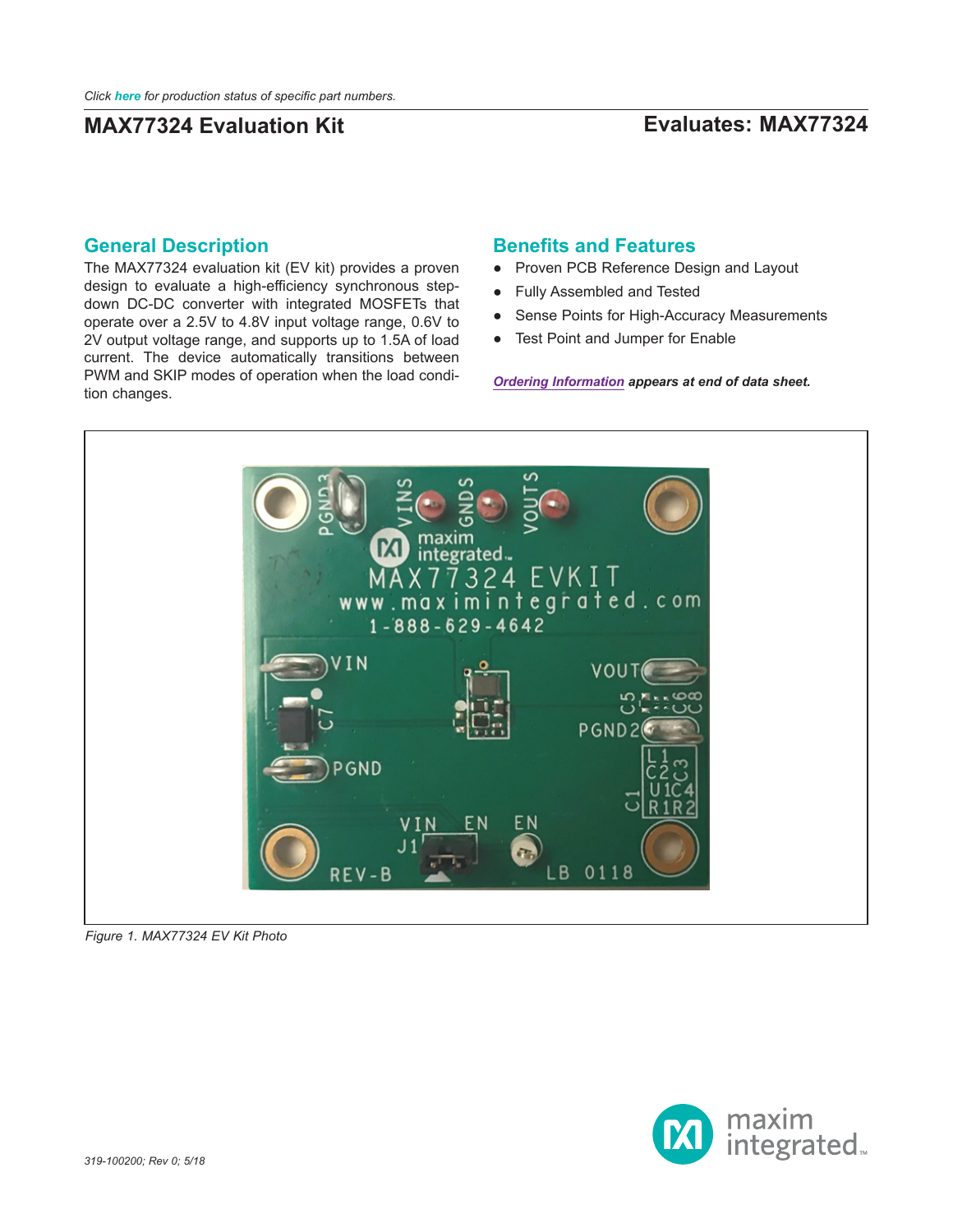## MAX77324 Evaluation Kit
Here Allen Contains and Evaluates: MAX77324

## **Quick Start**

### **Required Equipment**

- MAX77324 EV kit
- Power supply with 6V and 1A capability
- Two digital voltmeter (DVM)
- **Ammeter**

### **Procedure**

The EV kit is fully assembled and tested. Follow these steps to verify board operation:

- 1) Install J1 as recommended in [Table 1](#page-1-0).
- 2) Connect a disabled 3.8V bench power supply through an ammeter to the  $V_{IN}$  and PGND inputs. Set the input current limit of the bench power supply to 100mA. Set the ammeter range to its 10mA setting. **Do not** enable the output of the bench supply until prompted.
- 3) Connect a voltmeter to the VINS and GNDS terminals to measure input voltage.
- 4) Connect a voltmeter to the VOUTS and GNDS terminals to measure output voltage.
- 5) Enable the output of the bench power supply.
- 6) At this point, your setup is complete and the device under test (DUT) is Enabled. Confirm that your input current ammeter has ~45μA.
- 7) If the input current in the above step is correct, increase the input current limit of the bench supply to 1A. Also, increase the input ammeter range to 3A.
- 8) Observe the output voltage on the voltmeter between VOUTS and GNDS. Confirm that the output voltage matches the expected output voltage (refer to the *[Set](#page-2-1)[ting the Output Voltage](#page-2-1)* section of the data sheet).
	- At higher load/input currents, the input current ammeter must either be set to a higher range or bypassed, so as not to drop the input voltage (measured at VINS) below operating voltages.

## **Detailed Description**

### **Enabling and Disabling the Regulator**

Turn on the device by installing a jumper between positions 1-2 on J1. The jumper connects the EN pin to  $V_{IN}$ , enabling the regulator with soft-start. Remove jumper J1 to disable the regulator. EN has an internal pulldown resistor to ground.

## <span id="page-1-0"></span>**Table 1. Default Shunt Positions and Jumper Descriptions**

| <b>REFERENCE</b><br><b>DESIGNATOR</b> | <b>DEFAULT</b><br><b>POSITION</b> | <b>FUNCTION</b>                                                                                                                                                                                |  |  |
|---------------------------------------|-----------------------------------|------------------------------------------------------------------------------------------------------------------------------------------------------------------------------------------------|--|--|
| .11                                   | $1 - 2$                           | <b>1-2:</b> Connects EN to $V_{IN}$ to<br>enable the regulator.<br><b>Open: Disconnect EN from</b><br>$V_{IN}$ to disable the regulator.<br>EN has an internal<br>pulldown resistor to ground. |  |  |

## **Table 2. Setting the Output Voltage**

| $V_{OUT}(V)$ | $R_{\mathsf{TOP}}$ (kΩ) | $R_{\text{BOT}}(k\Omega)$ | $C_{\text{TOP}}(pF)$ |  |
|--------------|-------------------------|---------------------------|----------------------|--|
| 0.6          | Short                   | Open                      | Open                 |  |
| 0.85         | 12.4                    | 30.1                      | 220                  |  |
| 0.9          | 15                      | 30.1                      | 220                  |  |
| 0.95         | 17.8                    | 30.1                      | 220                  |  |
| 1.0          | 20                      | 30.1                      | 220                  |  |
| 1.1          | 24.8                    | 30.1                      | 220                  |  |
| 1.2          | 30.1                    | 30.1                      | 220                  |  |
| 1.35         | 37.4                    | 30.1                      | 220                  |  |
| 1.5          | 45.3                    | 30.1                      | 220                  |  |
| 1.8          | 60.4                    | 30.1                      | 220                  |  |
| 2.0          | 69.8                    | 30.1                      | 220                  |  |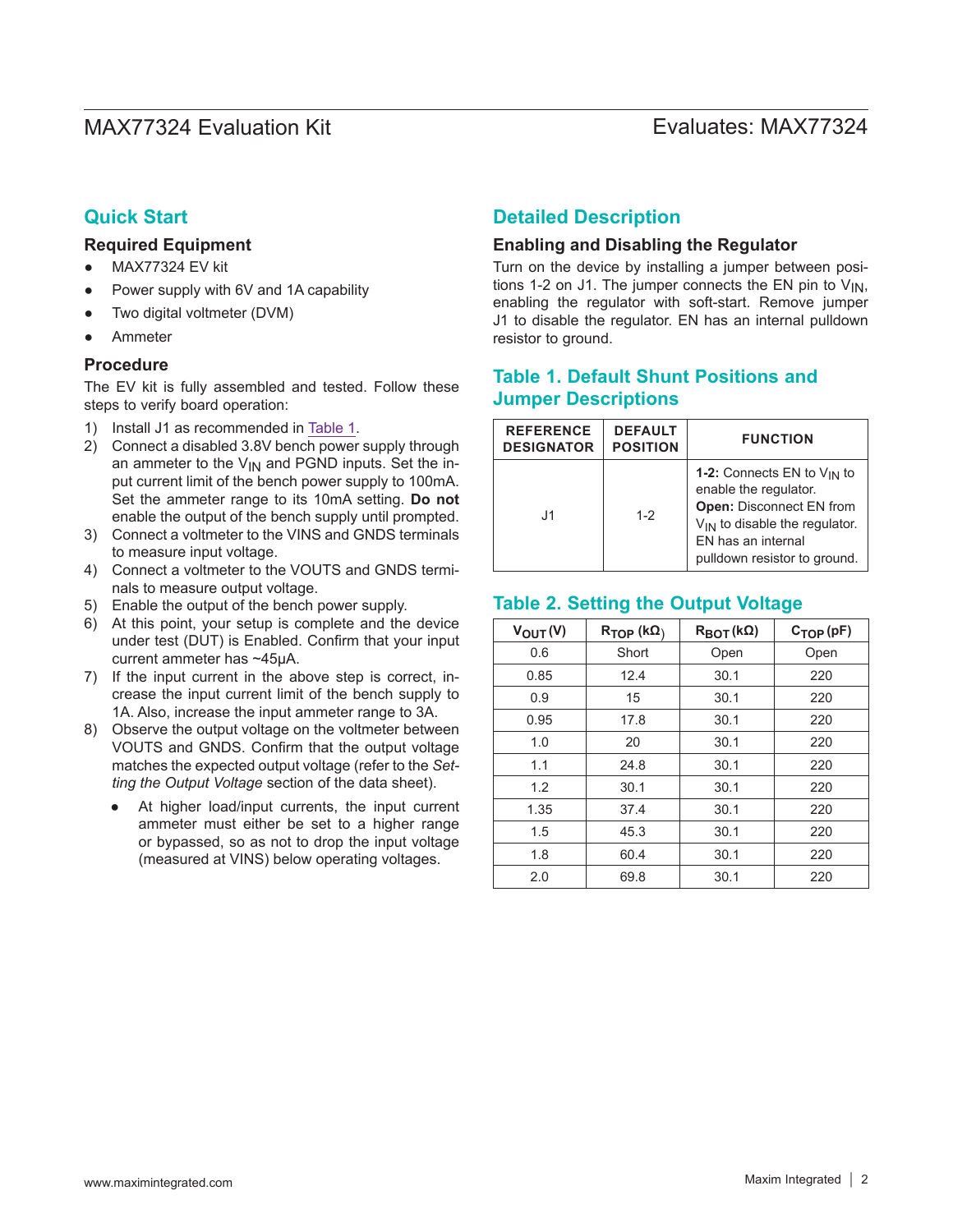## MAX77324 Evaluation Kit
Here And Archives 2018 Evaluates: MAX77324

### <span id="page-2-1"></span>**Setting the Output Voltage**

The device uses resistors to set the output voltage between 0.6V and 2V. Connect a resistor divider between VOUT, FB, and AGND as shown in [Figure 2](#page-2-2). Choose R<sub>BOT</sub> (FB to AGND) to be less than or equal to 30.1kΩ. One percent accuracy resistors are highly recommended to keep the accuracy of  $V_{\text{OUT}}$ . Calculate the value of R<sub>TOP</sub> (V<sub>OUT</sub> to FB) for a desired output voltage with Equation 1.

**Equation 1:**

$$
R_{\text{TOP}} = R_{\text{BOT}} \times \left[ \frac{V_{\text{OUT}}}{V_{\text{FB}}} - 1 \right]
$$

Where  $V_{FB}$  is 0.6V and  $V_{OUT}$  is the desired output voltage.

CTOP is to maintain the stability of the device. Suggest CTOP to be 220pF for the full operation range of the device.

On the MAX77324 evaluation board, default  $V_{\text{OUT}}$  is set to 1.2V by choosing the value of both  $R_{\text{ROT}}$  and  $R_{\text{TOP}}$  to be equal  $(30.1kΩ)$ .

<span id="page-2-2"></span>

*Figure 2. Setting the Output Voltage for MAX77324*

## <span id="page-2-0"></span>**Ordering Information**

| <b>PART</b>    | <b>TYPF</b> |
|----------------|-------------|
| MAX77324EVKIT# | :V Kit      |

#*Denotes RoHS compliant.*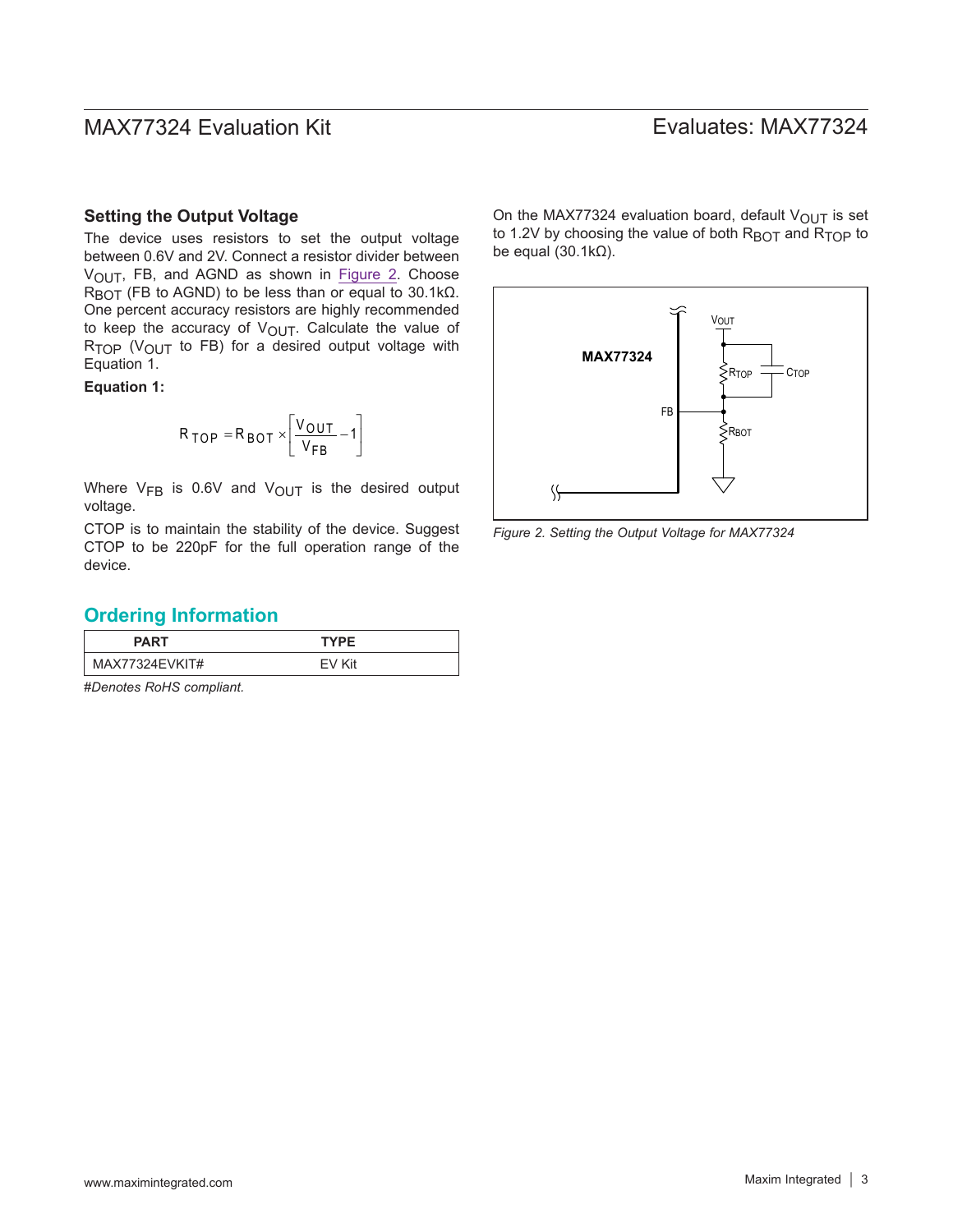## **MAX77324 EV Kit Bill of Materials**

| <b>PART</b>                     | <b>QTY</b>     | <b>DESCRIPTION</b>                                                             |  |
|---------------------------------|----------------|--------------------------------------------------------------------------------|--|
| C <sub>2</sub> , C <sub>3</sub> | $\overline{2}$ | $22\mu$ F $\pm$ 20%, 6.3V, X5R ceramic capacitor (0603)<br>C1608X5R0J226M080AC |  |
| C <sub>4</sub>                  |                | 220pF ±10%, 50V, X7R ceramic capacitor (0402)<br>GRM155R71H221KA01             |  |
| C <sub>7</sub>                  |                | 100µF ±20%, 6.3V, tantalum capacitor (3528)<br>TCJB107M006R0070                |  |
| J1                              |                | 2-Pin header                                                                   |  |
| L1                              |                | $0.47\mu$ H $\pm$ 20%, 4.90A inductor (2520)<br>GLULKR4701A                    |  |
| R <sub>1</sub> , R <sub>2</sub> | $\overline{2}$ | 30.1kΩ ±1% resistor (0402)                                                     |  |
| U1                              |                | MAX77324EWTAD+ (6 WLP)                                                         |  |
| C1, C5                          | $\mathbf{0}$   | Not installed, capacitor (0603)                                                |  |
| C6, C8                          | $\mathbf{0}$   | Not installed, capacitor (0402)                                                |  |
|                                 | 1.             | Shunt                                                                          |  |
|                                 |                | PCB: MAX77324 EV Kit                                                           |  |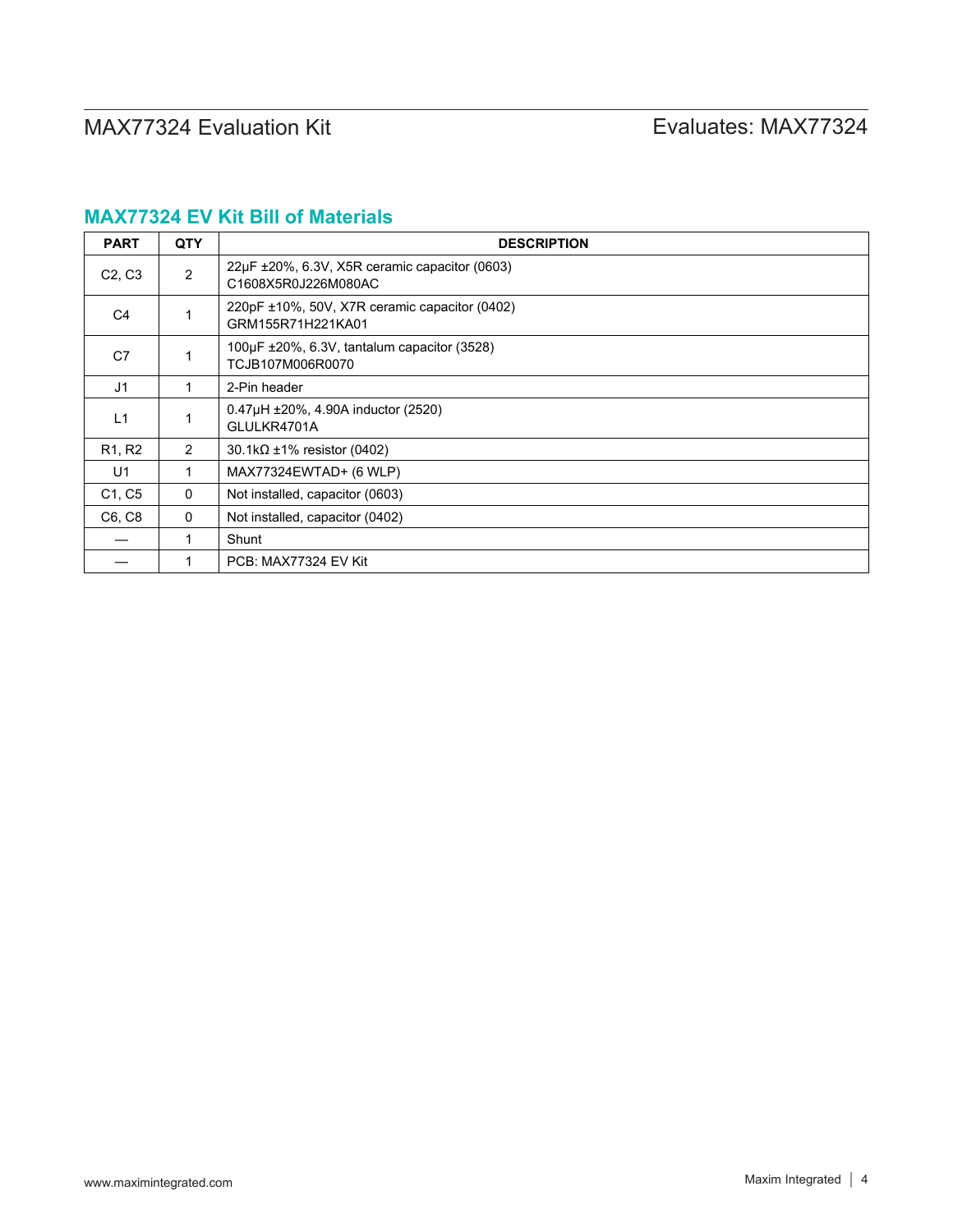# MAX77324 Evaluation Kit
Here and South Article Evaluates: MAX77324

## **MAX77324 EV Schematic**

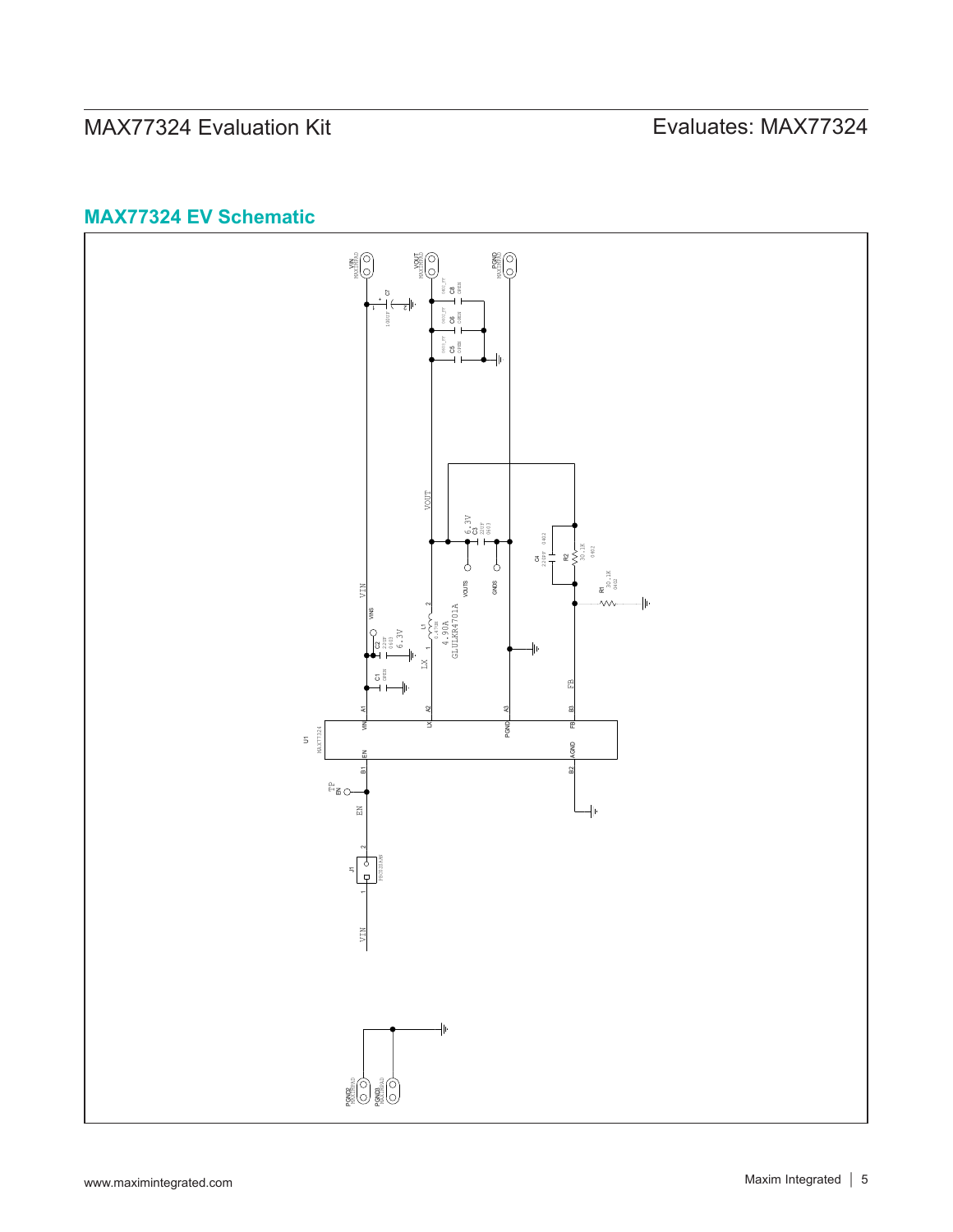# MAX77324 Evaluation Kit
Here and Evaluates: MAX77324

## **MAX77324 EV PCB Layout**



*MAX77324 EV Kit Component Placement Guide—Top Silkscreen*



*MAX77324 EV Kit PCB Layout—Top*



*MAX77324 EV Kit PCB Layout—Bottom*



*MAX77324 EV Kit Component Placement Guide—Bottom Silkscreen*